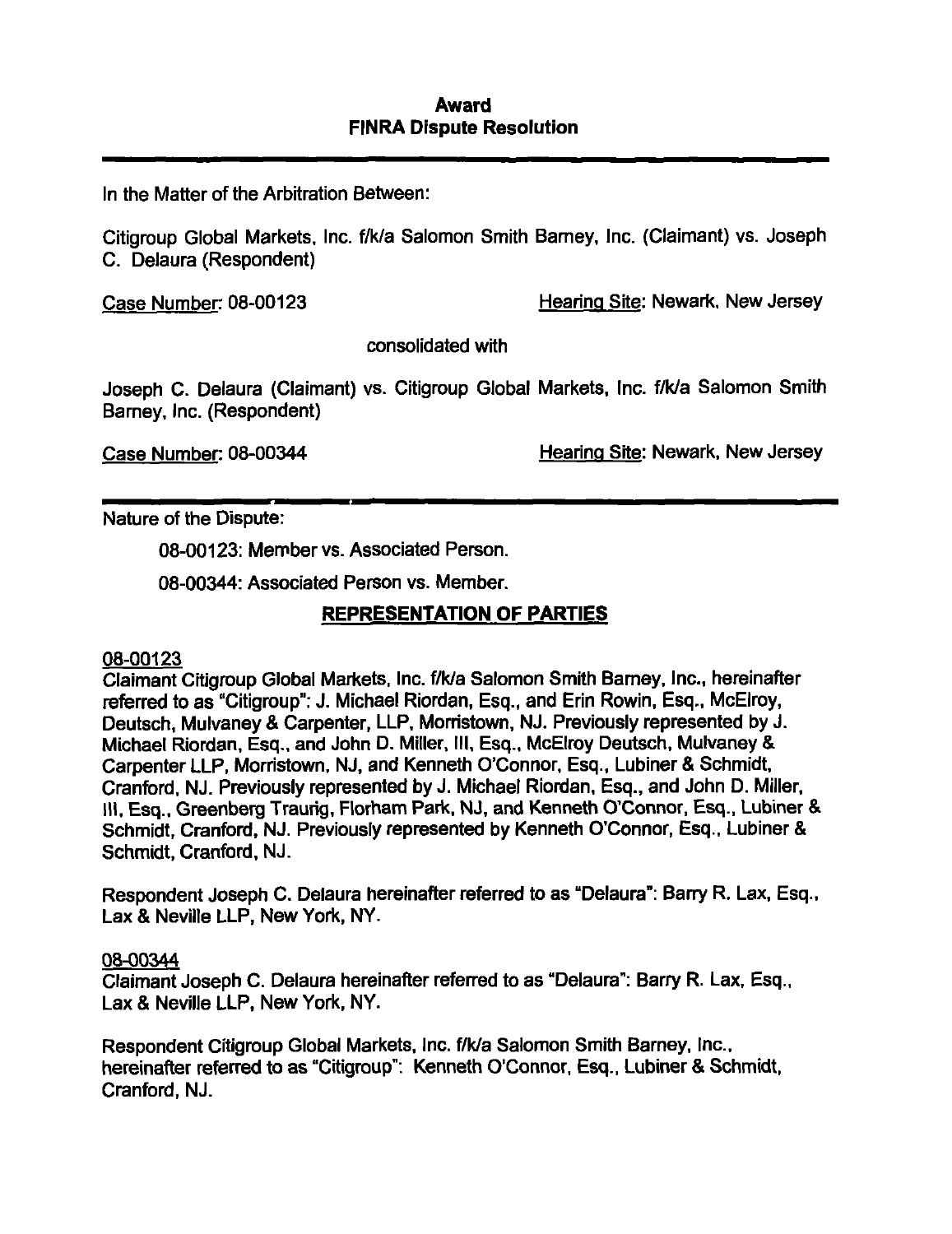FINRA Dispute Resolution Arbitration No. 08-00123 consolidated with 08-00344 Award Paoe 2 of 5

# CASE INFORMATION

08-00123

Statement of Claim filed on or about: January 15, 2008. Reply to Counterclaim filed on or about: March 26, 2008. Citigroup signed the Uniform Submission Agreement: December 3, 2007.

Statement of Answer and Counterclaim filed by Delaura on or about: February 7, 2008. Delaura did not submit a Uniform Submission Agreement.

08-00344 Statement of Claim filed on or about: February 7. 2008. Delaura signed the Uniform Submission Agreement: February 6, 2008.

Citigroup did not submit a Statement of Answer or Uniform Submission Agreement.

# CASE SUMMARY

Citigroup asserted the following causes of action: breach of employment contract and failure to repay money owed pursuant to a Promissory Note.

Unless specifically admitted in his Answer, Delaura denied the allegations made in the Statement of Claim and asserted various affirmative defenses.

In his Counterclaim, Delaura asserted the foilowing causes of action: wrongful termination, abuse of the Fonn U5, defamation, slander & libel, tortious interference with business relationships, breach of contract, and breach of industry standards/standards of commercial honor and principles of trade.

Unless specifically admitted in its Answer, Citigroup denied the allegations made in the Counterclaim and asserted various affirmative defenses.

# RELIEF REQUESTED

Citigroup requested compensatory damages in the amount of \$120,102.88. plus interest at the rate of prime plus 6% per annum from October 19,2007 until paid in full, costs, filing fees, attorneys' fees, and any other relief the Panel feels is just and proper.

Delaura requested dismissal of the Statement of Claim in its entirety.

In his Counterclaim, Delaura requested Citigroup file an amended Form U5 Termination Notice, expungement of the previous Form U5 Termination Notice from the records of the Financial Industry Regulatory Authority, unspecified compensatory damages, interest, costs, attorneys' fees, and such other and further relief as the Panel deems just and equitable.

Citigroup requested dismissal of the Counterclaim in its entirety.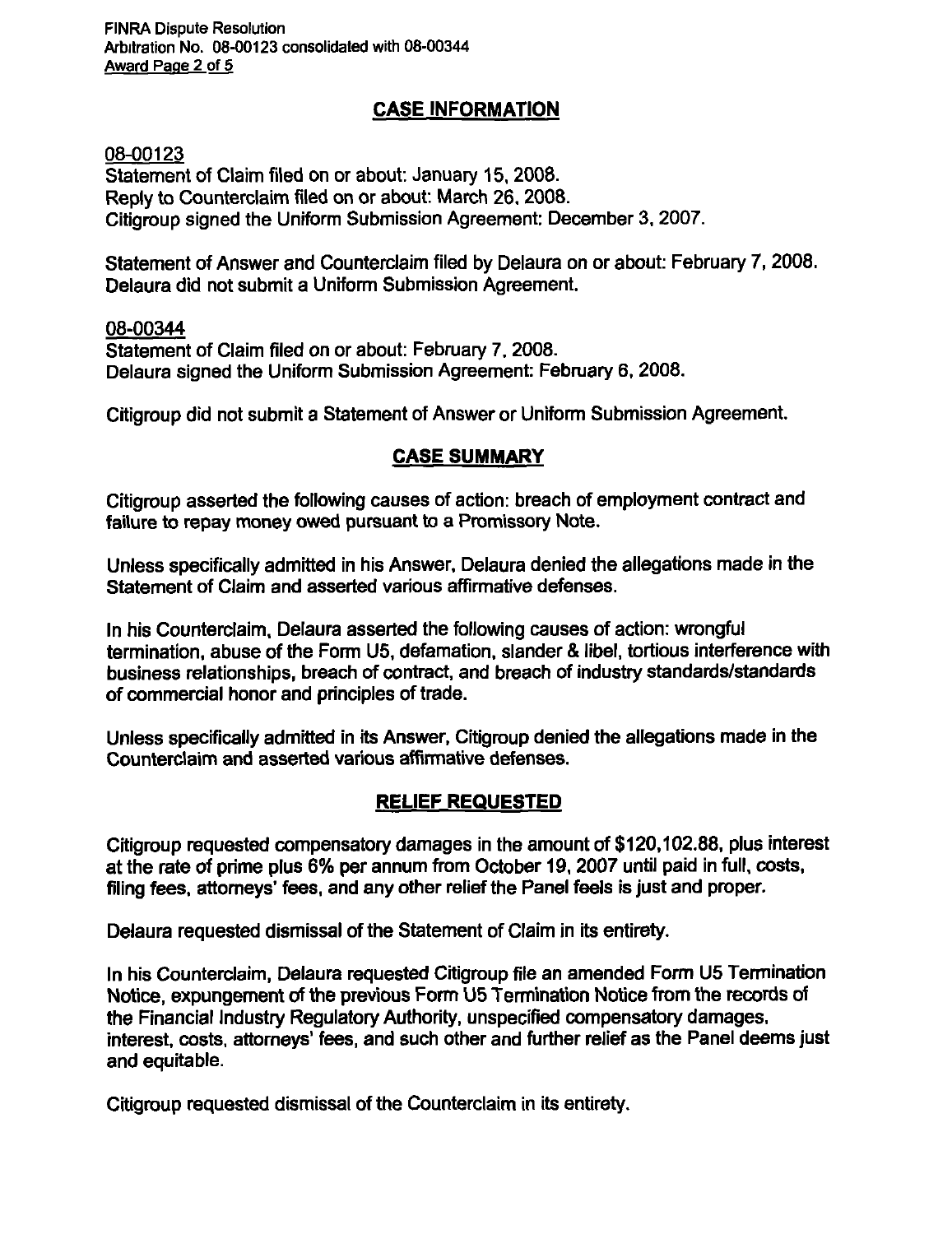# OTHER ISSUES CONSIDERED AND DECIDED

On or about March 5, 2008, Citigroup filed a Motion to Consolidate Case Numbers 08- 00123 and 08-00344. By correspondence dated March 26, 2008. FINRA Dispute Resolution granted Citigroup's Motion.

By correspondence dated March 5.2008, the parties agreed to consider the Statement of Claim in FINRA Case number 08-00344 as a Statement of Answer and Counterclaim in FINRA Case number 08-00123.

The parties have agreed that the Award in this matter may be executed in counterpart copies or that a handwritten, signed Award may be entered.

# AWARD

After considering the pleadings, the testimony and evidence presented at the hearing, the Panel has decided in full and final resolution of the issues submitted for determination as follows:

- 1. Delaura is liable for and shall pay to Citigroup compensatory damages in the amount of \$120,102.88. plus interest on the Award at the rate of 9% per annum from December 28, 2007 until the Award is paid in full.
- 2. The Panel recommends that the information contained in the Termination Comment from Section 3 of John C. Delaura's Fomn U5, filed by Citigroup on October 29, 2007, be expunged from Mr. Delaura's registration records maintained by the Central Registration Depository ("CRD") based on the defamatory nature of this information. The Panel determined that Mr. Delaura was properly terminated; but that the Form U5 temiination language contained a misleading conclusion that could be interpreted by a reasonable person as defamatory. The Panel recommends that the language in the Termination Comment be replaced to read as follows: "RA was terminated for failing to follow firm policies". The reason for termination, "Permitted to Resign", should remain the same.

The Fomi U5 is not automatically amended to include the changes indicated above. Claimant must forward a copy of this Award to FINRA's Registration and Disclosure Department for the amendments to be incorporated into the Form U5.

- 3. Delaura's Counterclaims are denied in their entirety.
- 4. Any and all relief not specifically addressed herein is denied.

# FEES

Pursuant to the Code, the following fees are assessed:

### Filing Fees

FINRA Dispute Resolution assessed a filing fee\* for each claim: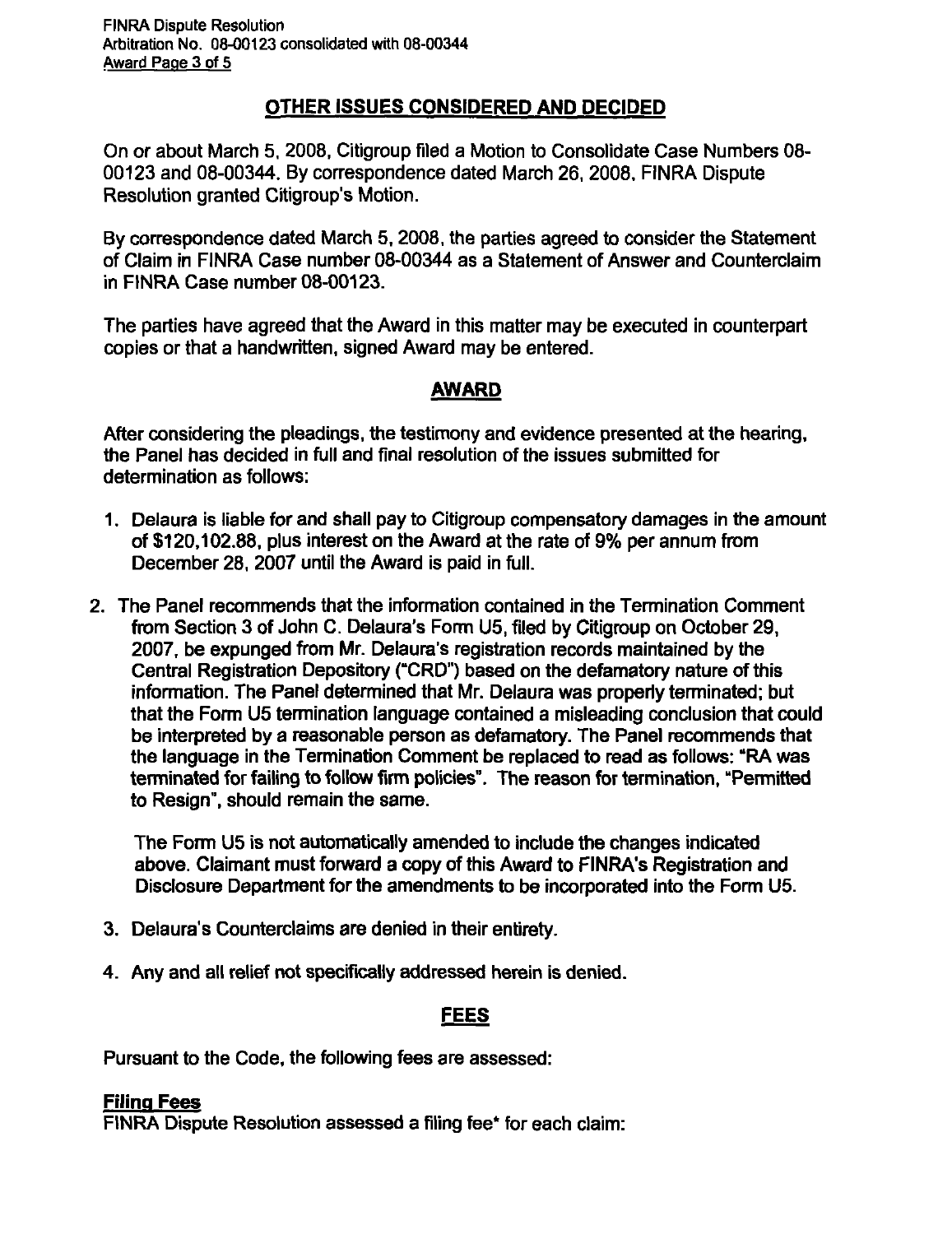FINRA Dispute Resolution Arbitration No 08-00123 consolidated with 08-00344 Award Page 4 of 5

| 08-00123<br>Initial claim filing fee | $=$ \$ 2,125.00 |
|--------------------------------------|-----------------|
| 08-00344<br>Initial claim filing fee | $=$ \$ 1,250.00 |

\* The filing fee is made up of a non-refundable and a refundable portion.

### Member Fees

Member fees are assessed to each member firm that is a party in these proceedings or to the member firm that employed the associated person at the time of the events giving rise to the dispute. Accordingly, as a party, Citigroup Global Markets, Inc. f/k/a Salomon Smith Barney, Inc., is assessed the following:

# 08-00123 Member surcharge  $= $ 1,700.00$ Pre-hearing process fee  $= $$  750.00 Hearing process fee  $= $ 2.750.00$ 08-00344 Member surcharge  $= $ 1,500.00$

### Hearing Session Fees and Assessments

The Panel has assessed hearing session fees for each session conducted. A session is any meeting between the parties and the arbitrators, Including a pre-hearing conference with the Panel, that lasts four (4) hours or less. Fees associated with these proceedings are:

| One (1) Pre-hearing session with a single arbitrator @ \$450.00 |                |            | $=$ \$450.00    |
|-----------------------------------------------------------------|----------------|------------|-----------------|
| Pre-hearing conference: February 4, 2009                        |                | 1 session  |                 |
| One (1) Pre-hearing session with Panel $@$ \$1,125.00           |                |            | $= $1,125.00$   |
| Pre-hearing conference: July 1, 2008                            |                | 1 session  |                 |
| Ten $(10)$ Hearing sessions $@$ \$1,125.00                      |                |            | $=$ \$11,250.00 |
| Hearing dates:                                                  | March 17, 2009 | 2 sessions |                 |
|                                                                 | March 18, 2009 | 2 sessions |                 |
|                                                                 | March 19, 2009 | 2 sessions |                 |
|                                                                 | March 20, 2009 | 2 sessions |                 |
|                                                                 | March 24, 2008 | 2 sessions |                 |
| <b>Total Hearing Session Fees</b>                               |                |            | $=$ \$12,825.00 |

1. The Panel has assessed \$6.412.50 of the hearing session fees to Citigroup.

2. The Panel has assessed \$6,412.50 of the hearing session fees to Delaura.

All balances are payable to FINRA Dispute Resolution and are due upon receipt.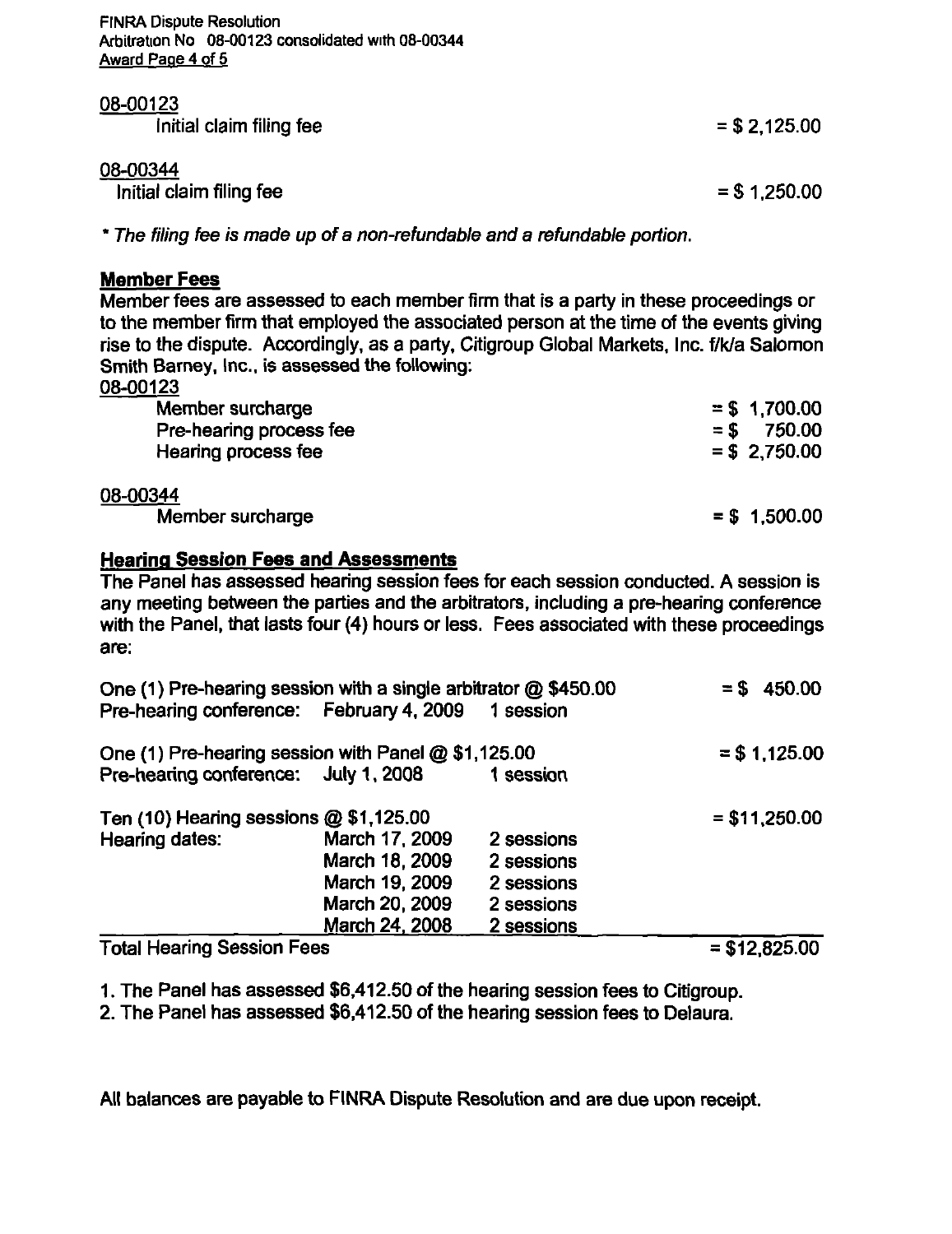FINRA Dispule Resolution Arbitrakion No. DS-DQ123 conscilaerted with 06-00344<br>.

#### **ARBITRATION PANEL**

Douglas John Oaumann Norman Kass

 $\mathcal{L}^{\mathcal{A}}$ 

 $\ddot{\phantom{a}}$ 

- Public Artifrator, Presiding Chairperson
- Public Arbitrator  $\blacksquare$

 $\bullet$ 

- Robert Alan Mayer
- $\bullet$ Non-Public Arbitrator

#### Concurring Arbitrators' Signatures

Tauxuu

/Douglas John Baumacin Public Arbitrator. Presiding Chairperson

 $3 - 09$ 

Signature Date

Norman Kass Public Arbitrator Signeture Date

.'Robert Alan Mayer Non-Public Arbltralor

Signature Date

April 16, 2009

Date of Service (For FINRA Dispute Resolution use only)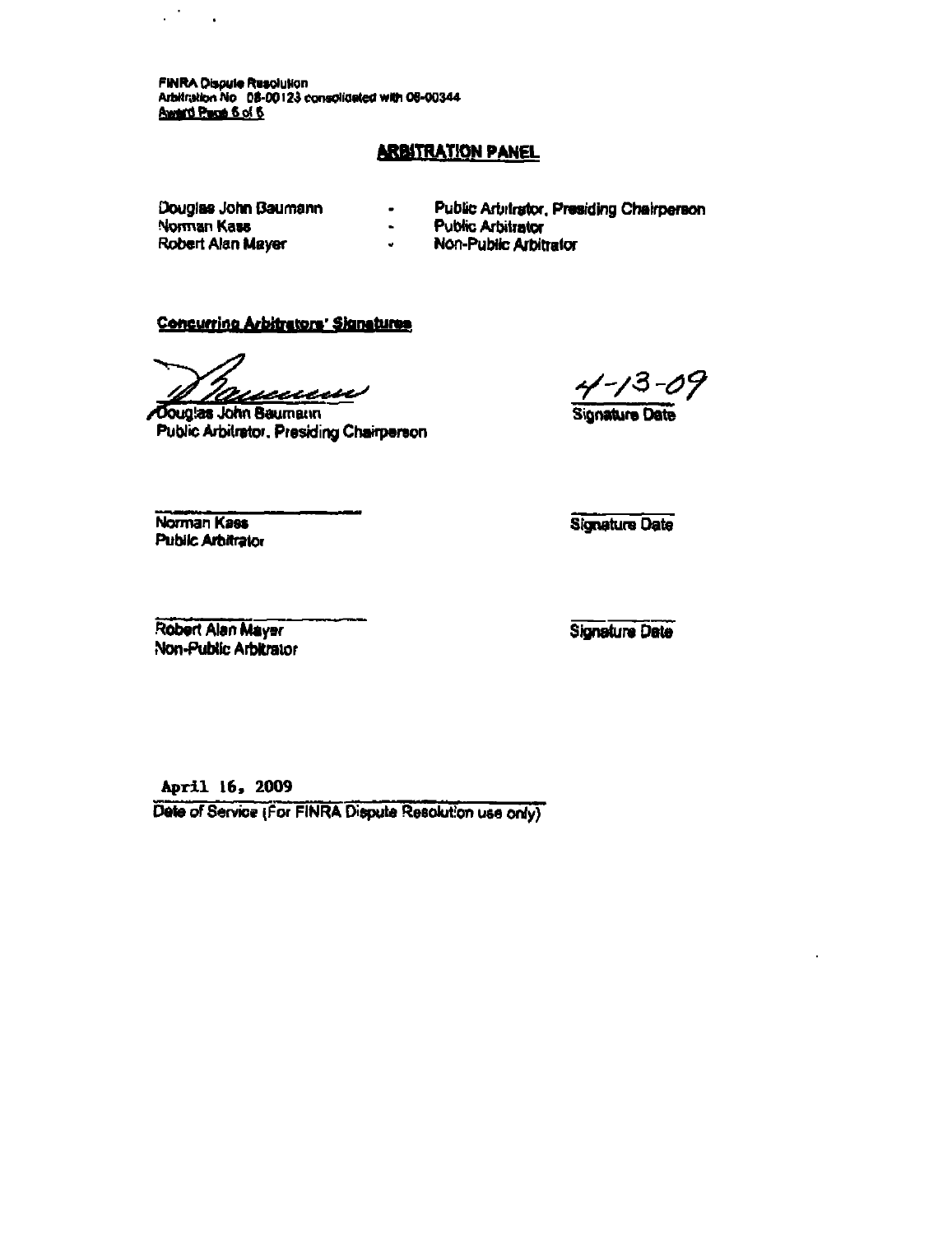**PINRA Dispute Resolution** Arbitration No. 08-00123 consolidated with 08-00344<br>Award Page 5 of 5

### **ARBITRATION PANEL**

Douglas John Baumann Norman Kass Robert Alan Mayer

- Public Arbitrator. Prasiding Chairperson
- Public Arbitrator  $\blacksquare$

 $\blacksquare$ 

 $\mathbf{L}$ Non-Public Arbitrator

#### **Concurring Arbitrators' Signatures**

Douglas John Baumann Public Arbitrator, Presiding Chairperson

mentias

**Norman Kass** Public Arbitrator

Signature Date

Signature Dale

Robert Alan Mayer Non-Public Arbitrator Signature Data

April 16, 2009

Date of Service (For FINRA Dispute Resolution use only)